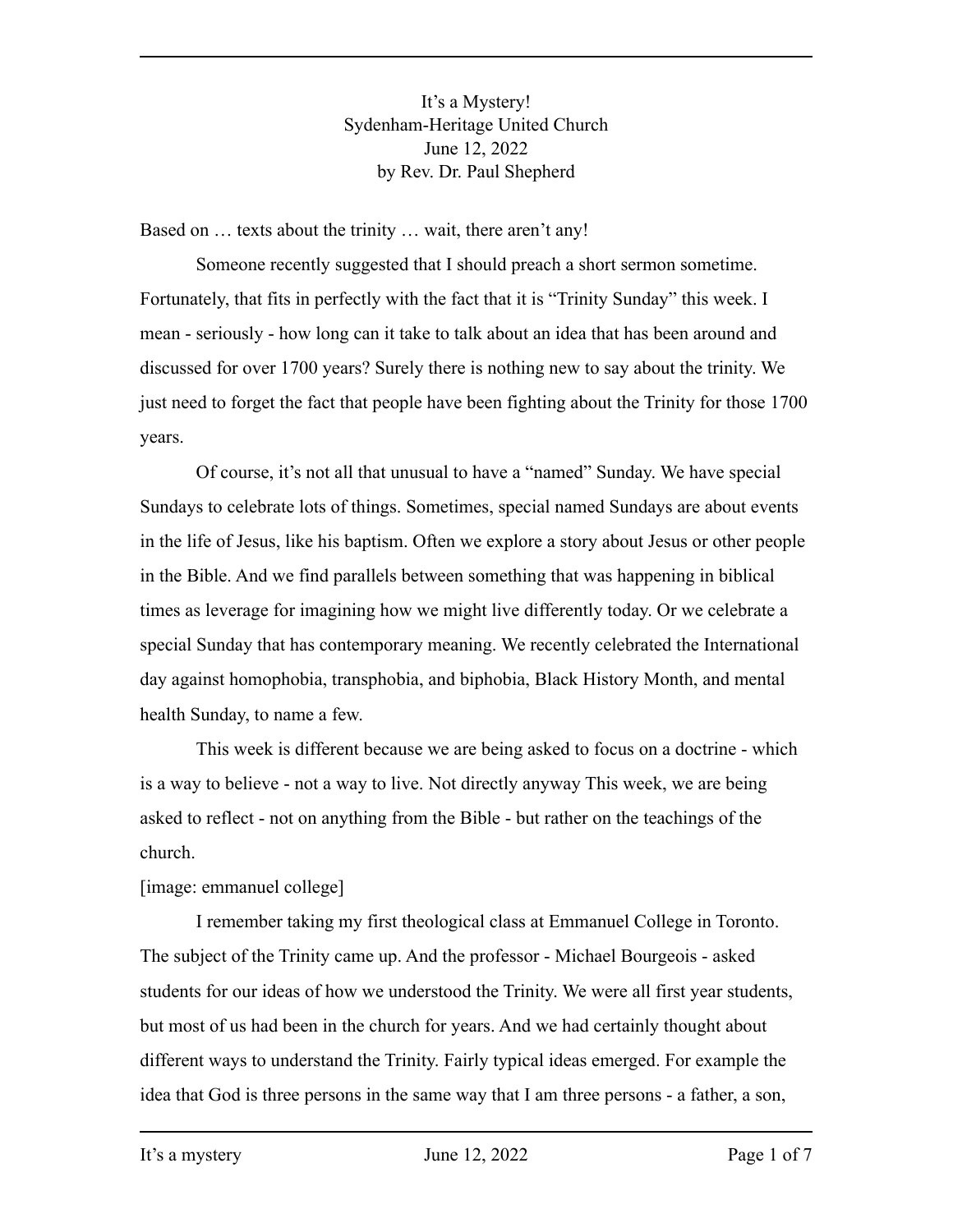and a husband. As students shared their insights, Michael dutifully took each idea and wrote a very brief summary of the position on the blackboard at the front of the class. When we had finished impressing Michael with our vast knowledge and great insights, we had a list of perhaps 6 or 7 different ways to understand the Trinity up on the blackboard.

And then Michael did something very powerful. He pointed to each of our statements in turn on the board and named the particular heresy that each one represented. He did that to every single one of our statements. Not one of us had explained the Trinity in a way that had not been condemned as a heresy by the early church.

But after my initial shock wore off, I found it actually reassuring. As students, we might all have been heretics. But at least we were classic heretics. And I always feel better when a problem that I cannot solve myself has been around for a very long time. [image: trinity is like 3-1 shampoo and other stupid statements]

In actual fact, Michael was being gentle with us. Another theological teacher, Michael Patton, posted an article entitled, "The Trinity is Like 3-in-1 Shampoo and other stupid statements["](#page-1-0)<sup>1</sup> Patton was much more blunt than Michael.

<span id="page-1-2"></span>To quote Patton, "'The doctrine of the Trinity is like an egg: three parts, one thing.' Ever heard that? How about this, 'The doctrine of the Trinity is like a three leaf clover: three leaves, one clover.' Or how about THIS, 'The doctrine of the Trinity is like water: three forms (ice, steam, liquid) one substance.' But the greatest I ever heard was by a guy in one of my classes. He said that he thought that the Trinity was like 3-in-1 shampoo: three activities, one substance." Stupid statements. Creative, but stupid. Do not use them. Any of them. Ever.["2](#page-1-1)

<span id="page-1-3"></span>As I read those words, I cannot help but wonder if any of us feel like we are might be heretics ourselves? So I present 3 of the more standard ways to be heretical about the trinity.

[image: 3-in-1 shampoo]

<span id="page-1-1"></span><span id="page-1-0"></span><sup>&</sup>lt;sup>[1](#page-1-2)</sup> https://credohouse.org/blog/the-trinity-is-like-3-in-1-shampoo-and-other-stupid-statements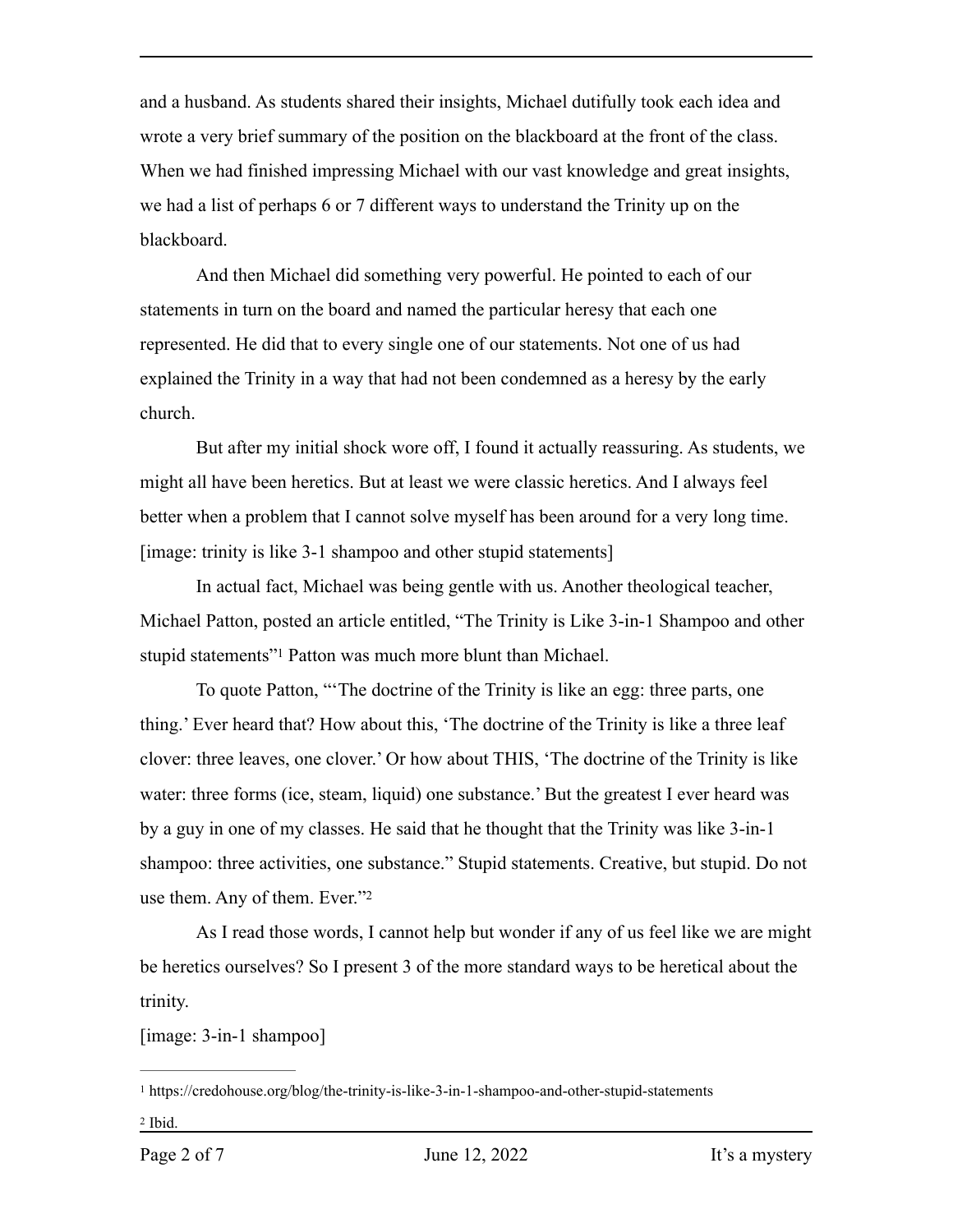Modalism: The belief that God is one God who shows Godself in three different ways, sometimes as the Creator, sometimes as child, and sometimes as spirit. It describes God in purely functional terms. This is heresy. The trinity states that God exists in 3 person, not three modes of functionality. The idea that the trinity is like 3-in-1 shampoo is an example of modalism.

### [image: egg]

Tritheism: The belief that we have three Gods, all who share a similar nature, but not the exact same nature. In this, the nature of God is either distinguished or divided, which destroys the unity of God. This is also heresy. The trinity states a belief in three persons who share in an identical, united nature, not three persons who share in a species called, "God". The idea that the trinity is like an egg (made up of the shell, the white stuff, and the yolk) is an example of tritheism. Because the yolk is completely separate in nature from the shell.

### [image: cartoon trinity goes for coffee]

Subordinationalism: The belief that the three persons in the trinity exist in a hierarchy. For example, some people believe that God the Father is the greatest and the most powerful. Coming in second is God the Son, followed by the second runner-up, the Holy Spirit. This is heresy. The trinity requires that the three persons are equal in essence.

Referring to the trinity, Patton says, "I often tell my students that if they say, "I get it!" or "Now I understand!" that they are more than likely celebrating the fact that they are a heretic! When you understand the biblical principles and let the tensions remain without rebuttal, then you are orthodox. When you solve the tension, you have most certainly entered into one of the errors that we seek to avoid. Confused? Good! That is just where you need to be.["3](#page-2-0)

<span id="page-2-1"></span>[image: 3 - 1. Any questions?]

On paper, the trinity reads like,  $3 = 1$ . Any questions? The trinity generates tension. And I agree with Patton that we should not attempt to resolve that tension. To be orthodox we have to live with the tension, not gloss it over. I asked my computer to resolve the trinity for me. This was the result.

<span id="page-2-0"></span><sup>&</sup>lt;sup>[3](#page-2-1)</sup> Ibid.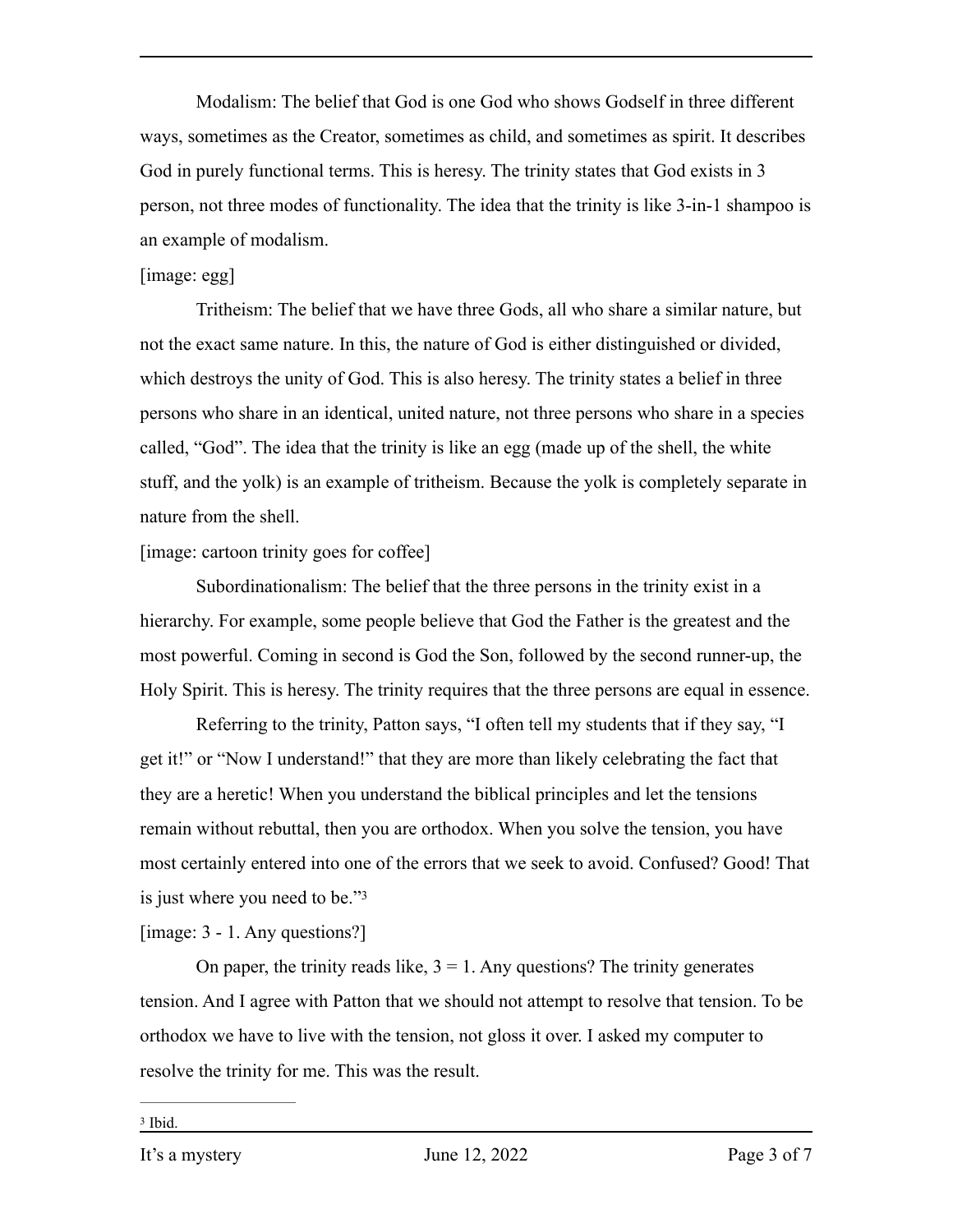## [image: computer on fire]

Stay tuned for me to share my own understanding of the trinity in a moment. And if you ask nicely, I'll share with you the easiest way to understand the trinity that is completely orthodox.

But first, the conversation into the Trinity invites us to consider our own images of God. And of the relationship between God and Jesus.

# [image: who do you say that I am?]

I'm reminded of a joke - loosely based on the text in Mark, chapter 8. Quoting: And Jesus went on with his disciples, to the village of Caesarea Philippi, and on the way Jesus asked his disciples, "who do people say that I am?" And they told him, "some say you are John the Baptist come back from the dead, others say you are Elijah, and others say you are one of the prophets." And Jesus asked them, "but who do you say that I am?". Peter answered and said, "Thou art the Logos, existing in God as rationality and then, by an act of will, being generated, in consideration of the various functions by which God is related to creation, but only on the fact that Scripture speaks of a God, and a child, and a Holy Spirit, each a member of the Trinity being coequal with every other member, and each acting inseparably with and interpenetrating every other member, with only an economic subordination, but causing no division which would make the substance no longer simple." And Jesus said to Peter, "What the hell are you talking about?" [image: just because you are a heretic doesn't mean that you are wrong]

Is God really that complicated - or is it just that humans create images of God that are complicated. In the words of the Islamic theologian Abdal Hakim Murad, "One of the virtues of the Semitic type of consciousness is the conviction that ultimate reality must be ultimately simple, and that the Nicene talk of a deity with three persons, one of whom has two natures, but who are all somehow reducible to authentic unity, quite apart from being rationally dubious, seems intuitively wrong. God, the final ground of all being, surely does not need to be so complicated."

[image: how many angels can dance on the head of a pin?]

Some people argue that discussing God and arguing about the trinity is of limited value anyway. Instead, we should spend our time in prayer, in spiritual practices, in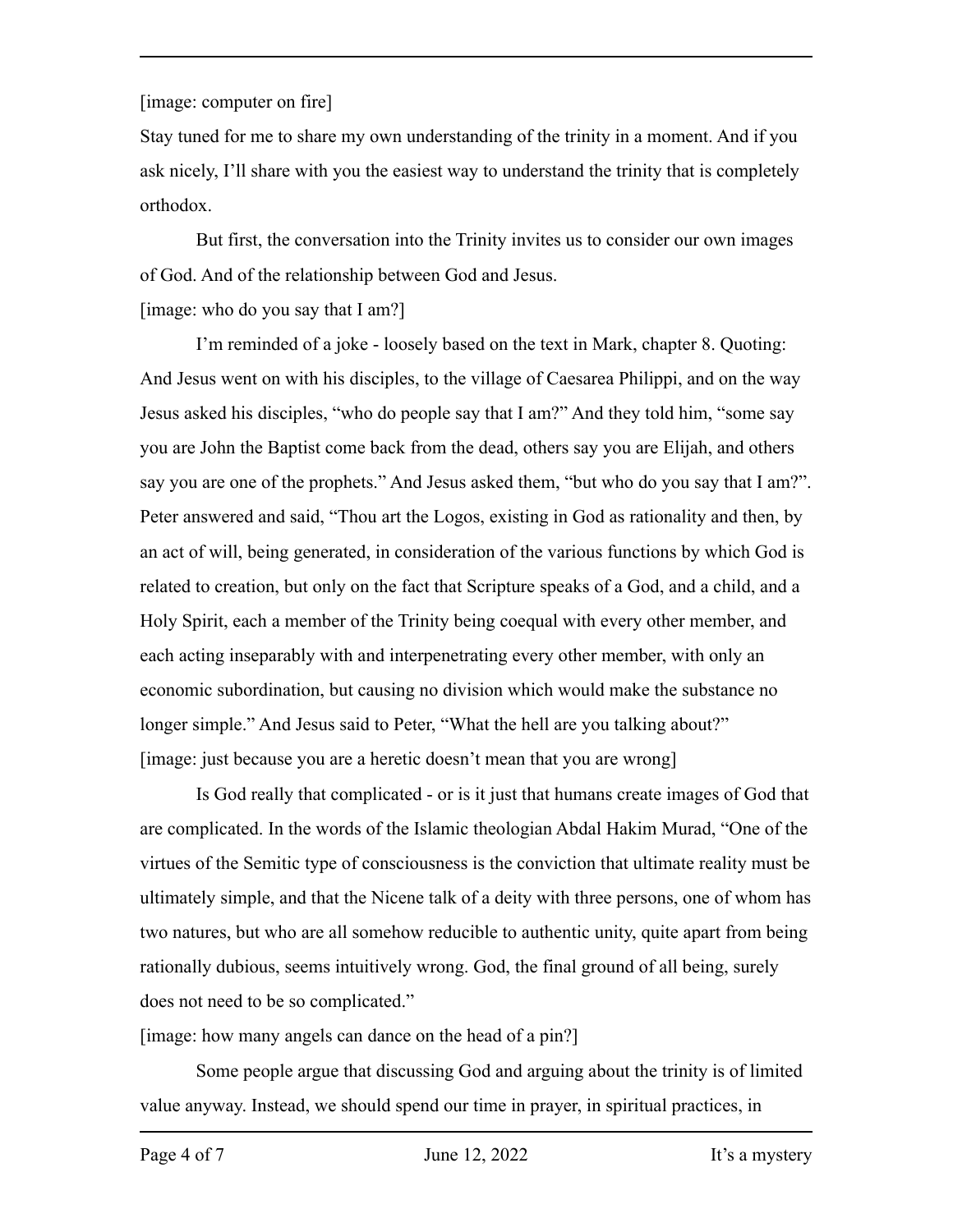worship. We should attempt to have experiences of God rather than arguing over theological nuances. If we do that then there is no need to argue whether God is simple or complicated, because God is best understood by simply being felt and experienced. Many people have spent much of their lives pursuing experiences of God. From committed monastics to regular people like us, who find our own ways to open ourselves to the presence of God.

### [image: smells and bells]

To that end, many religious traditions use different symbols to express, or reveal, the presence of God. These symbols also emphasize the notion that God is mysterious. You might think that an invisible God does not need to be revealed. But most people relate better to something a bit more concrete. In some Orthodox Churches, for example, they use the clanging of cymbals in worship to depict the presence of God. Many Roman Catholic churches use bells and incense for the same purpose. Catholics have long-held traditions that they refer to as "smells and bells". Music has also been used in various ways to evoke the presence of God. In the United Church, we often use very simple symbols - like a lit candle - to represent the presence of God. And I'm sure that we all have our own personal symbols and actions that represent the presence of God. As do I. [image: constantine]

There is one more aspect of the Trinity that bears consideration. In the year 313, Constantine played a significant role in the proclamation called "the Edict of Milan". That edict declared - among other things - tolerance for Christianity in the Roman Empire. Prior to the year 313, Christians were largely persecuted. So let us put our minds back to those days. Imagine you belong to an early church. Your group is persecuted. Therefore, your meetings are held in secret. It is not like today where we have a big sign outside that says, "Sydenham-Heritage United Church". In those days, Church meetings were both private and secret. If a stranger approached you and asked about your church, you would be suspicious that perhaps they wanted to infiltrate your church in order to bring in soldiers to destroy it. Christians were naturally wary of strangers. So before you invited a stranger into your church, you would want some assurance that they were in fact Christian. But how would you tell if a person is Christian back then? That was the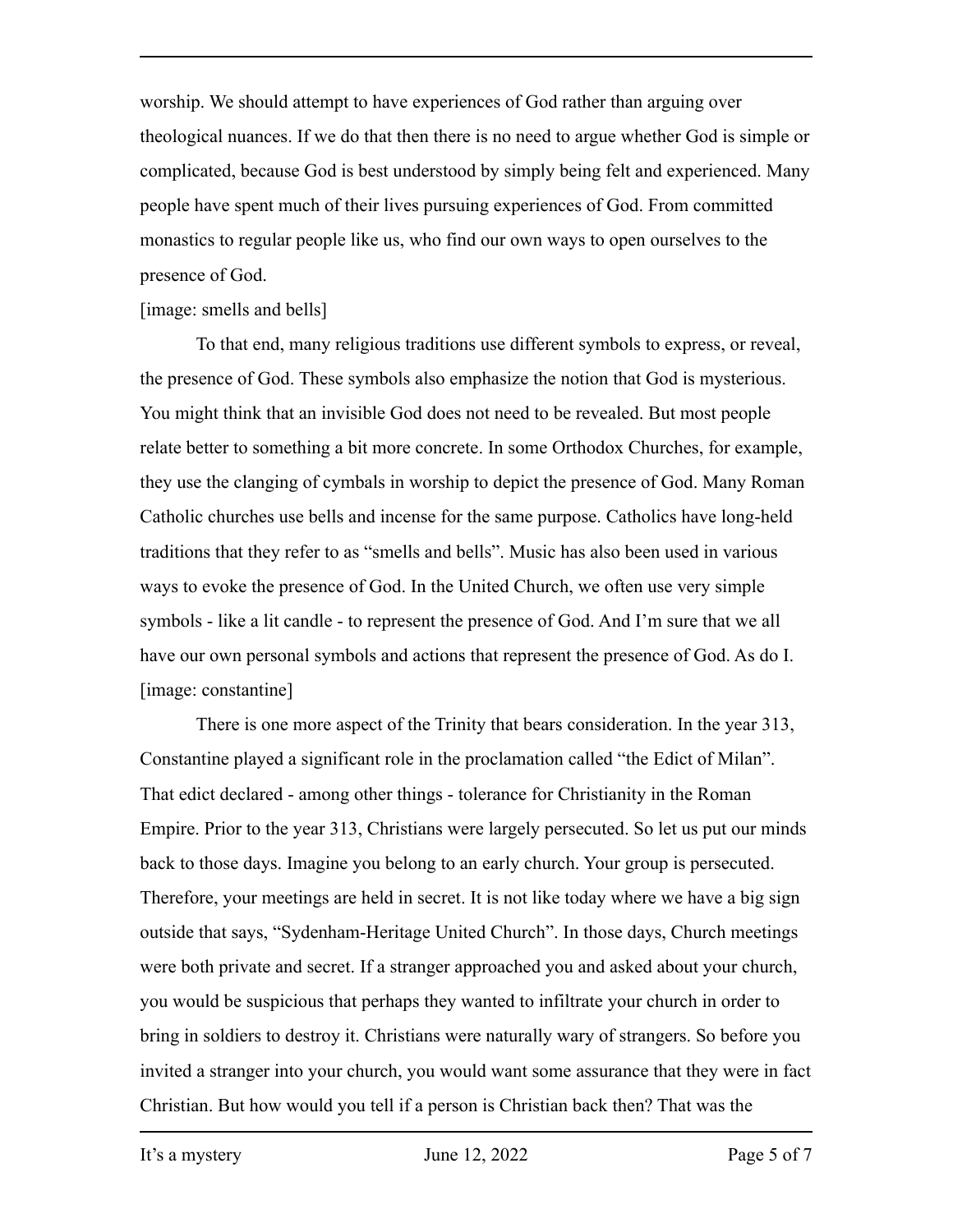purpose of creeds. If a person would confess belief in a creed - and in the trinity - then maybe they were legit. The trinity was formalized in part to help separate Christians from non-Christians in the Roman Empire.

Now let us bring our minds back to the present. Christians in North America are not persecuted. We are allowed to advertise. The trinity is fine, but it was never intended to separate Christians from other Christians. It was designed to separate Christians from non-Christians. Which means that we do not have to agree on exactly what the trinity means. It is ok that the trinity contains within it tensions that we cannot resolve. Perhaps the tension in the trinity serves a different purpose today.

So what should we do with the tension inherent within the trinity? How should we understand the trinity today? Well if you are ready - I will share my own idea of the easiest way to understand the trinity. Do you really want to know? [image: the easiest and best way to understand the trinity] I believe that the easiest - and also the best - way to understand the trinity is [image: is to not try to understand it] to not try to understand it. At all. As Patton said, to not try to make sense of it logically. Because it was never intended to be a logical statement. Yes, I preach a rational type of

Christianity. But the most rational thing to do with the trinity is to not treat it rationally.

Instead of trying to understand the trinity, consider this. The trinity offers 3 lenses on how we might experience God in our midst.

[image: lenses of trinity]

One lens is God as father, creator, a person who is "out there". This is a powerful lens for many people. I know many people who find a lot of meaning in the image of God as creator, as the "person" who makes life make sense.

One lens is God as a human being. In Jesus, yes, but as all of us as children of God. That human lens connects us to daily life, to sweat, toil, love, even death. That is the lens that says it is important to reach out to others.

One lens is God as spirit, enveloping us, surrounding us, supporting us. Sustaining